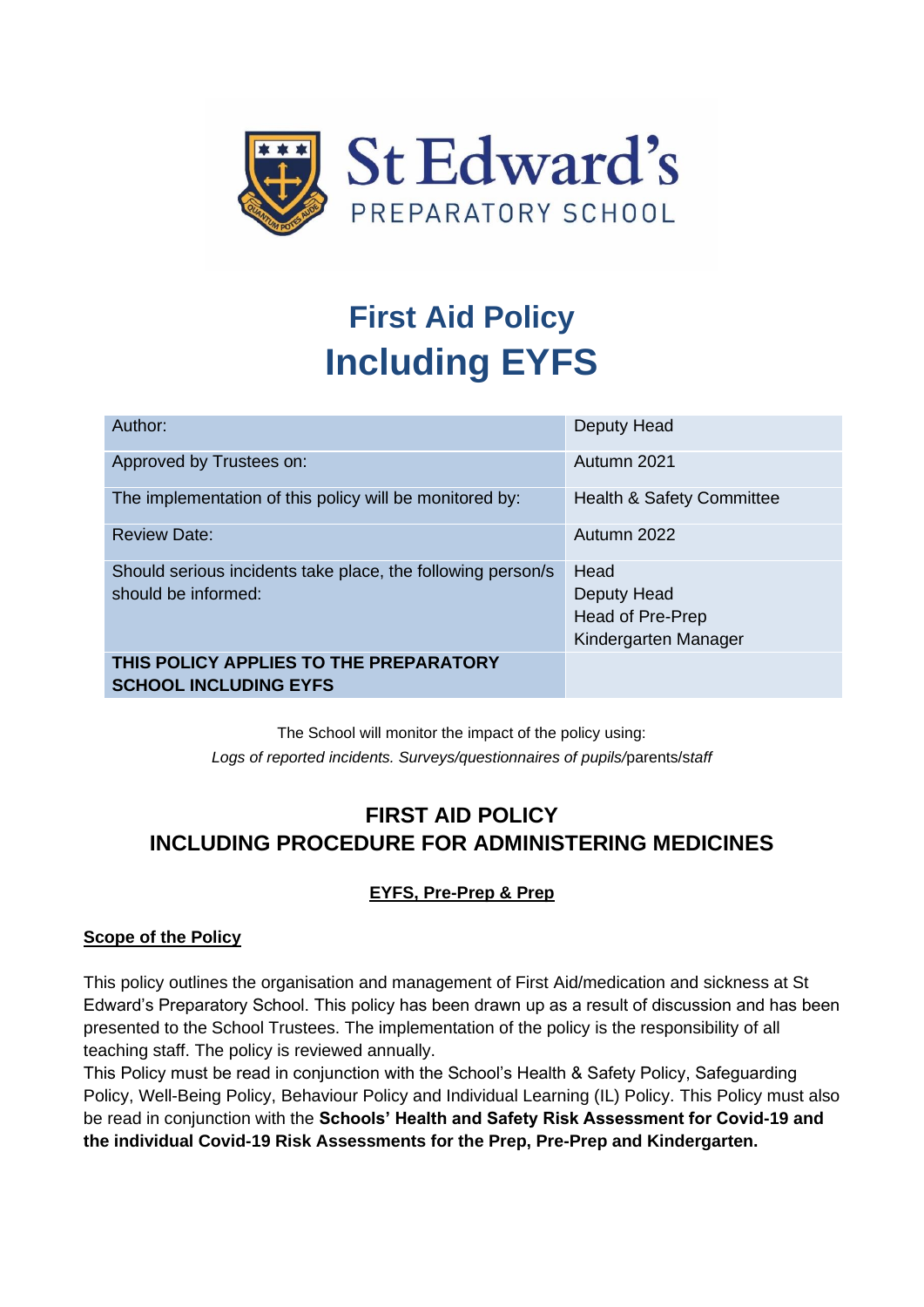#### **IT IS THE POLICY FOR-**

The Prep Department

- There are full First Aid kits located in the Main Office, Science Laboratory, Cookery Room, Woodwork Room, Art Room, Sports Hall and with Head of Boys/Girls Games. These kits are to be checked every term by the School Secretary. Prep Staff are to inform the School Secretary when stock needs replenishing.
- Mrs Syms, Miss Tow, Mrs Bailey and Mrs Johnson have all undertaken the full 'First Aid at Work' course. All the other members of staff have a basic first aid certificate.
- Mrs Morris and Mr Roberts are Sport First Aid trained.
- Certificates and records of courses are held in the Deputy Head's office and Staff are retrained as required.
- All accidents are reported and recorded in the accidents book, which is located in the Main Office. These reports are passed on to the Deputy Head of the Prep School at the end of each week. An incident and accident report is presented to the Trustees by the Deputy Head on behalf of the Prep School every term.
- Any staff who need medication must keep this in the locked cabinet in the Sick Bay.

#### The Pre-Prep Department

- Every classroom has First Aid Supplies. Boxes are green and immediately visible at all times.
- There is a full First Aid kit located in the Pre-Prep Staff Room and a First Aid bag located on a high shelf in the girls' toilet for playground use. These kits are to be checked every 2 to 3 months by Mrs Coombe. Pre-Prep Staff are to inform Mrs Coombe who then informs Miss Tow when stock needs replenishing.
- The Teachers and Teaching Assistants in Reception are trained in 'Paediatric first aid'. All the other members of staff have a basic First Aid in Education certificate. At least one paediatric first aider accompanies every EYFS trip.
- Any staff in EYFS who need medication must keep this in the locked cabinet in the Pre-Prep staffroom or Kindergarten office.
- Certificates and records of courses are held in the Deputy Head's office and Staff are retrained as required.
- All accidents are reported and recorded in the Accident Book, which is located in the Pre-Prep playground and Staff Room. These reports are passed onto the Deputy Head at the end of each week.

#### Kindergarten

- Every classroom has First Aid Supplies.
- Boxes are visible at all times.
- There is a full First Aid kit located on the high shelf next to the cloakroom in the Kindergarten corridor. These kits are to be checked every 2 to 3 months by Mrs Young. Kindergarten Staff are to inform Mrs Young when stock needs replenishing who then informs Miss Tow.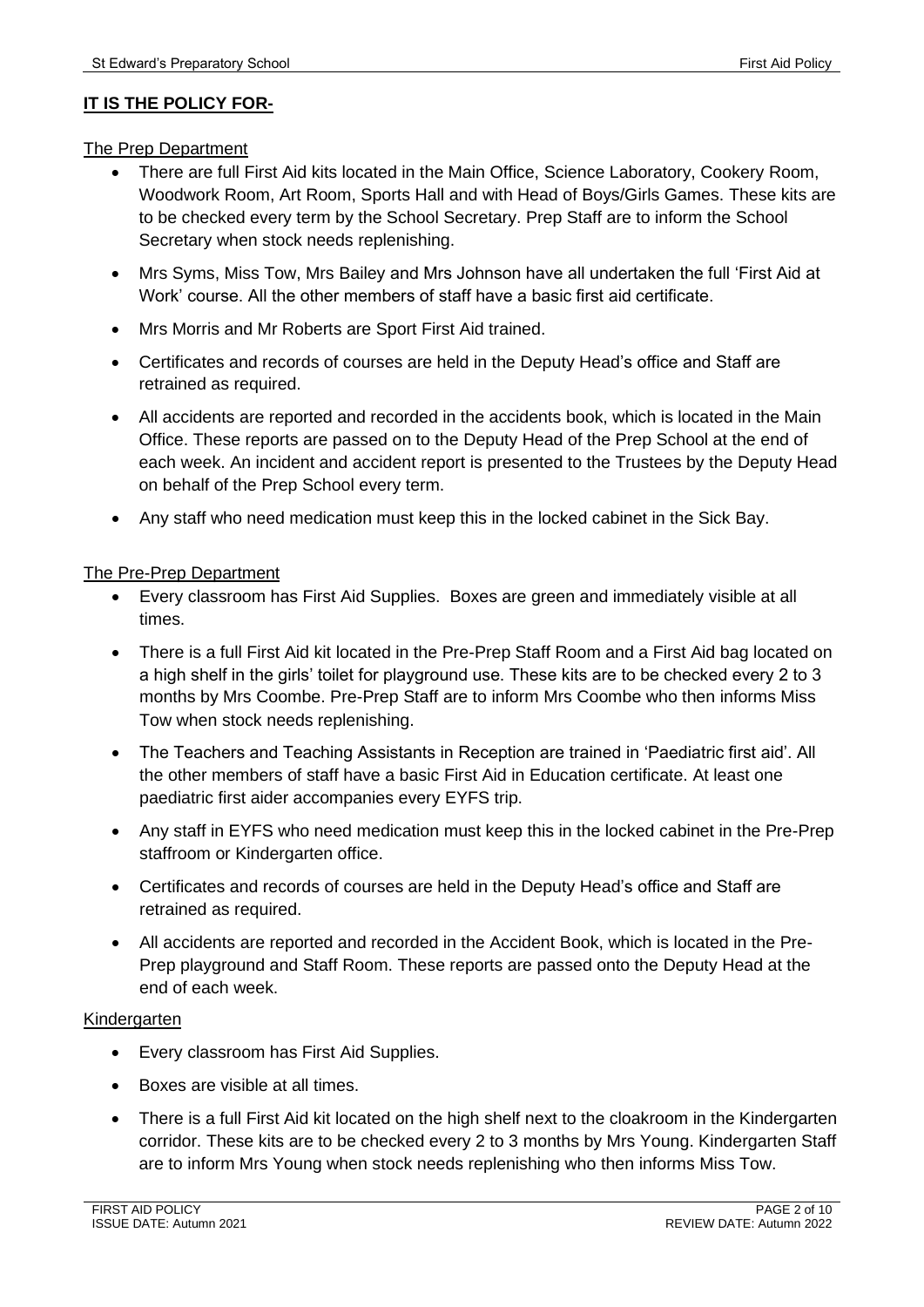- All staff are trained in 'Paediatric first aid'. At least one Paediatric First Aider accompanies every EYFS trip.
- Any staff in EYFS who need medication must keep this in the locked cabinet in the Pre-Prep staffroom or Kindergarten office.
- Certificates and records are held in the Kindergarten office and Deputy Head's office and Staff are retrained as required.
- All accidents are reported and recorded on the Accident Forms located in the Kindergarten office and playground. These reports are passed onto the Deputy Head at the end of each week.

#### **INJURIES IN THE EVENT OF A MINOR INJURY**

- Minor injuries are treated using first aid supplies.
- Children who need ice packs are monitored accordingly.
- The child's teacher will be informed.
- Accident forms are completed and categorised accordingly.

#### **IN THE EVENT OF A HEAD INJURY**

- Head injuries are assessed and treated immediately.
- Parents and the class teachers are informed.
- A letter is sent home at the end of the day to be signed and returned.
- Accident forms are completed and categorised accordingly.

# **IN THE EVENT OF AN INJURY NEEDING HOSPITAL REFERRAL**

#### **Kindergarten**

- First Aid assessment is made.
- An ambulance is called if necessary.
- Kindergarten Head is informed.
- Head and Deputy Head are informed and advised of the action to be taken.
- The parent/guardian is informed of the circumstances and the nature of the emergency.
- Where possible the parent/guardian should collect the child from school and transfer to hospital by their own transport.
- If an ambulance is called and the parent/guardian is present, they will accompany the pupil in the ambulance. If the parent is not present, the Class Teacher will accompany the child.
- The incident/accident must be recorded at the earliest opportunity.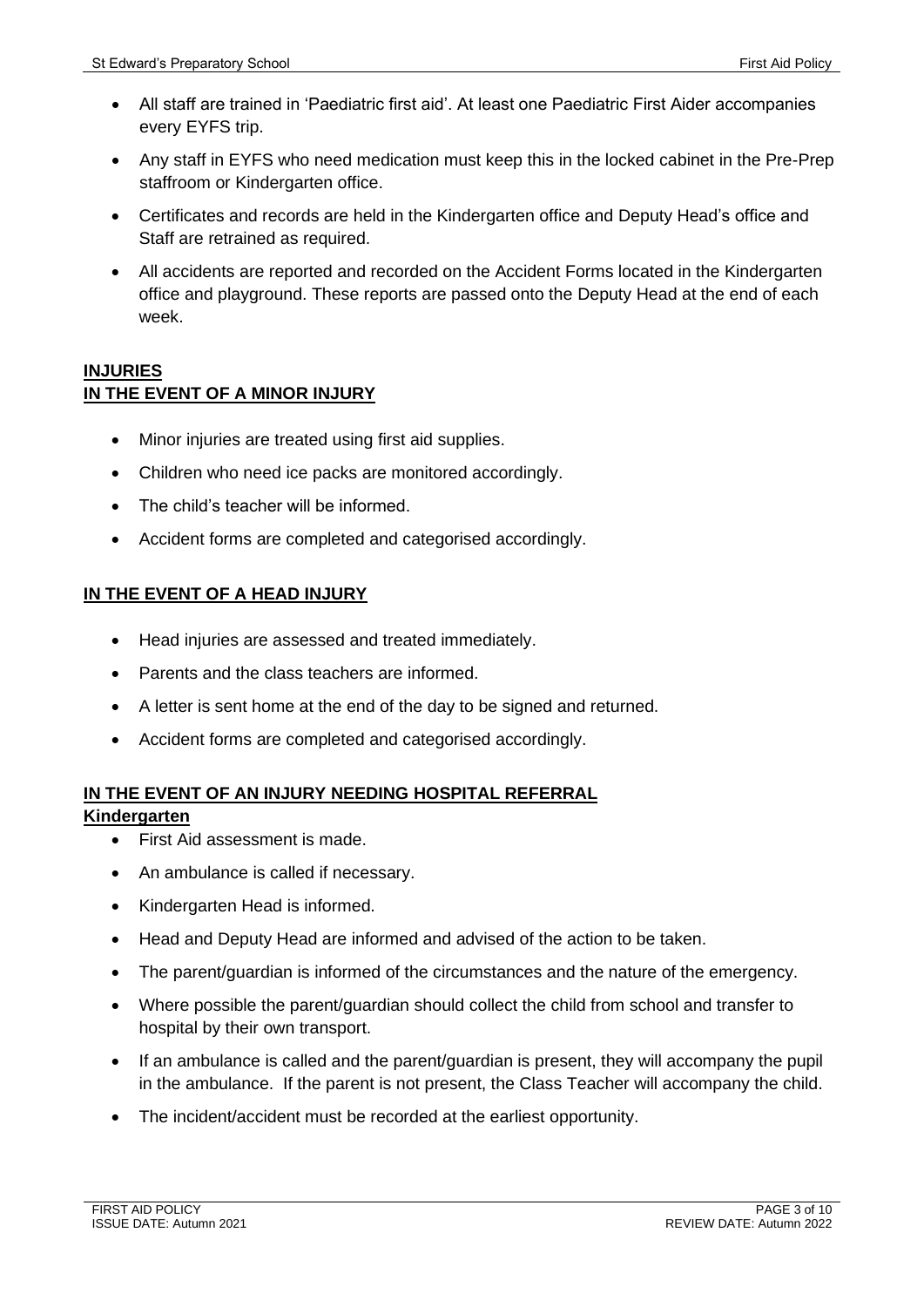#### **Pre-Prep**

- First Aid assessment is made.
- An ambulance is called if necessary.
- Head of Pre-Prep is informed.
- The Head and Deputy Head are informed and advised of the action to be taken.
- The parent/guardian is informed of the circumstances and the nature of the emergency.
- Where possible the parent/guardian should collect the child from school and transfer to hospital by their own transport.
- If an ambulance is called and the parent/guardian is present, they will accompany the pupil in the ambulance. If the parent is not present, the Class Teacher or Teaching Assistant will accompany the child.
- The incident/accident must be recorded at the earliest opportunity.

#### **Prep**

- First Aid assessment is made.
- An ambulance is called if necessary.
- Head and Deputy Head are informed and advised of the action to be taken.
- The parent/guardian is informed of the circumstances and the nature of the emergency.
- Where possible the parent/guardian should collect the child from school and transfer to hospital by their own transport.
- If an ambulance is called and the parent/guardian is present, they will accompany the pupil in the ambulance. If the parent is not present, the Class Teacher or Teaching Assistant will accompany the child.
- The incident/accident must be recorded at the earliest opportunity.

#### **IN THE EVENT OF AN ACCIDENT REPORTABLE UNDER RIDDOR (see Health & Safety Policy) Reporting of Incidents, Diseases and Dangerous Occurrences Regulations 2013**

Injuries to pupils, staff and visitors who are involved in an accident at school or an activity organised by the School are reportable under RIDDOR if the accident results in:

- The death of the person, and arose out of or in connection with a work activity
- An injury that arose out of or in connection with a work activity and the person is taken directly from the scene of the accident to hospital for treatment

The responsible person(s) should consider whether the incident was caused by;

- a failure in the way a work activity was organised
- the way equipment or substances were used and/or
- the condition of the premises

All incidents must be made aware to The Head, Bursar and Deputy Head who will report online or via the HSE's telephone service.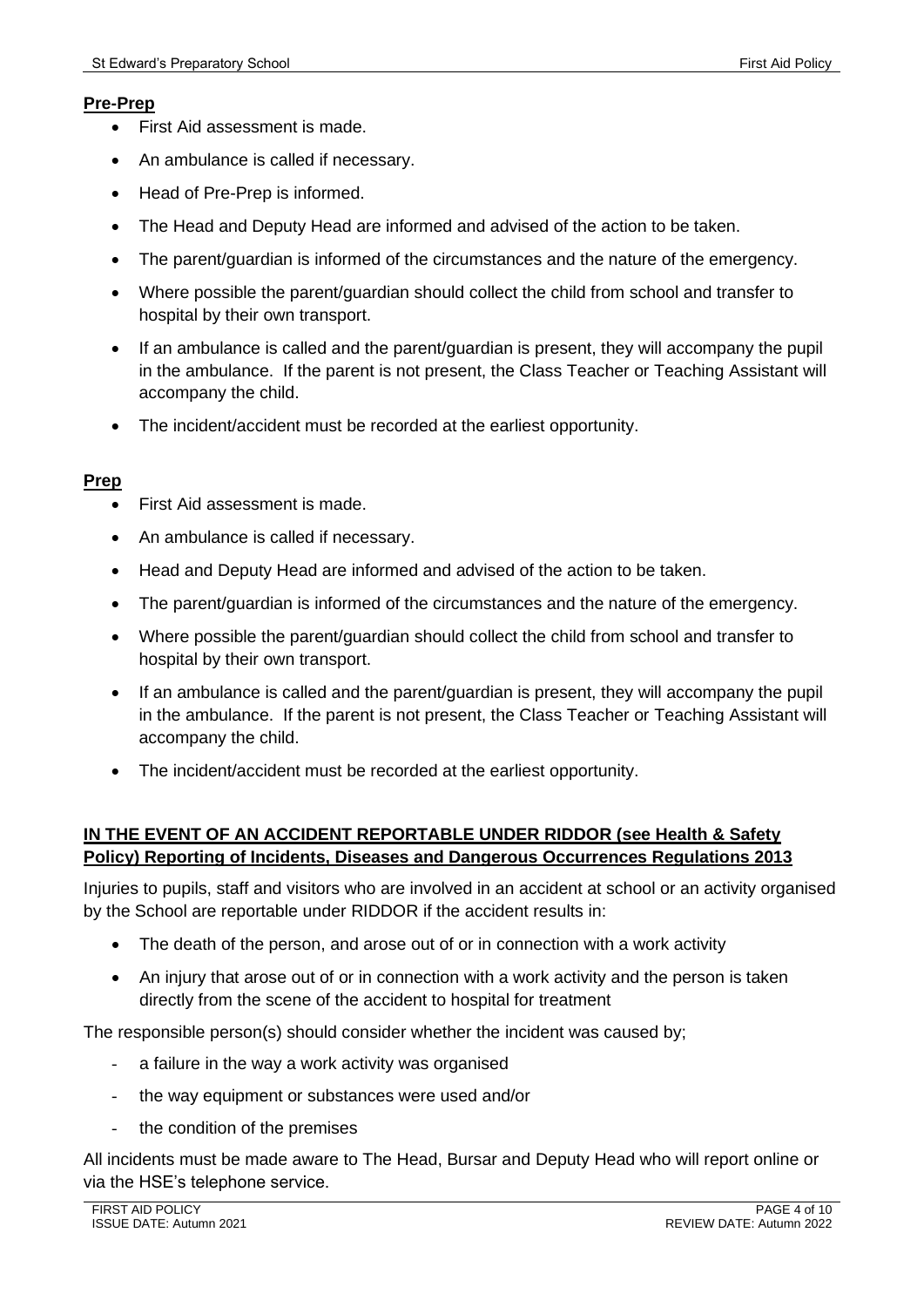A record must be kept by School of any reportable death, specified injury, disease or dangerous occurrence that require reporting under RIDDOR

## *Plastic gloves should be worn for the benefit of the casualty as well as the First Aider. All soiled materials should be wrapped and disposed of safely.*

#### **PROTOCOL FOR SENDING PUPILS HOME DUE TO ILLNESS**

- Observe safe practice at all times for pupils and staff.
- Teaching staff and/or School Secretaries will assess pupils deemed unwell.
- The parent will be notified by telephone, informed about the nature of the illness and that collection is necessary.
- It is the responsibility of the parent/guardian to arrange for the collection of the child, if not in person, then by a responsible adult.
- Unwell pupils will be either kept with the class or taken to a suitable location until they have been collected (Sick Bay in the case of Prep Children).
- Children must be supervised at all times.
- Prep children must sign out before leaving.
- Pupils are not permitted to travel home alone by public transport or taxi when unwell.

#### **EARLYBIRDS/HEDGEHOGS**

#### **Pre-Prep/Kindergarten**

- The Teacher/Teaching Assistant on duty will summon another member of staff.
- Administer first aid.
- Contact the parent/guardian if necessary.
- Record/report incident at the earliest opportunity.

# **EARLY MORNING LIBRARY/PLAYGROUND SESSION/AFTER SCHOOL CLUB SESSIONS**

#### **Prep**

- There are always two members of staff on duty.
- Administer first aid or send to School Secretary.
- Contact the parent/guardian if necessary.
- Record/report incident at the earliest opportunity.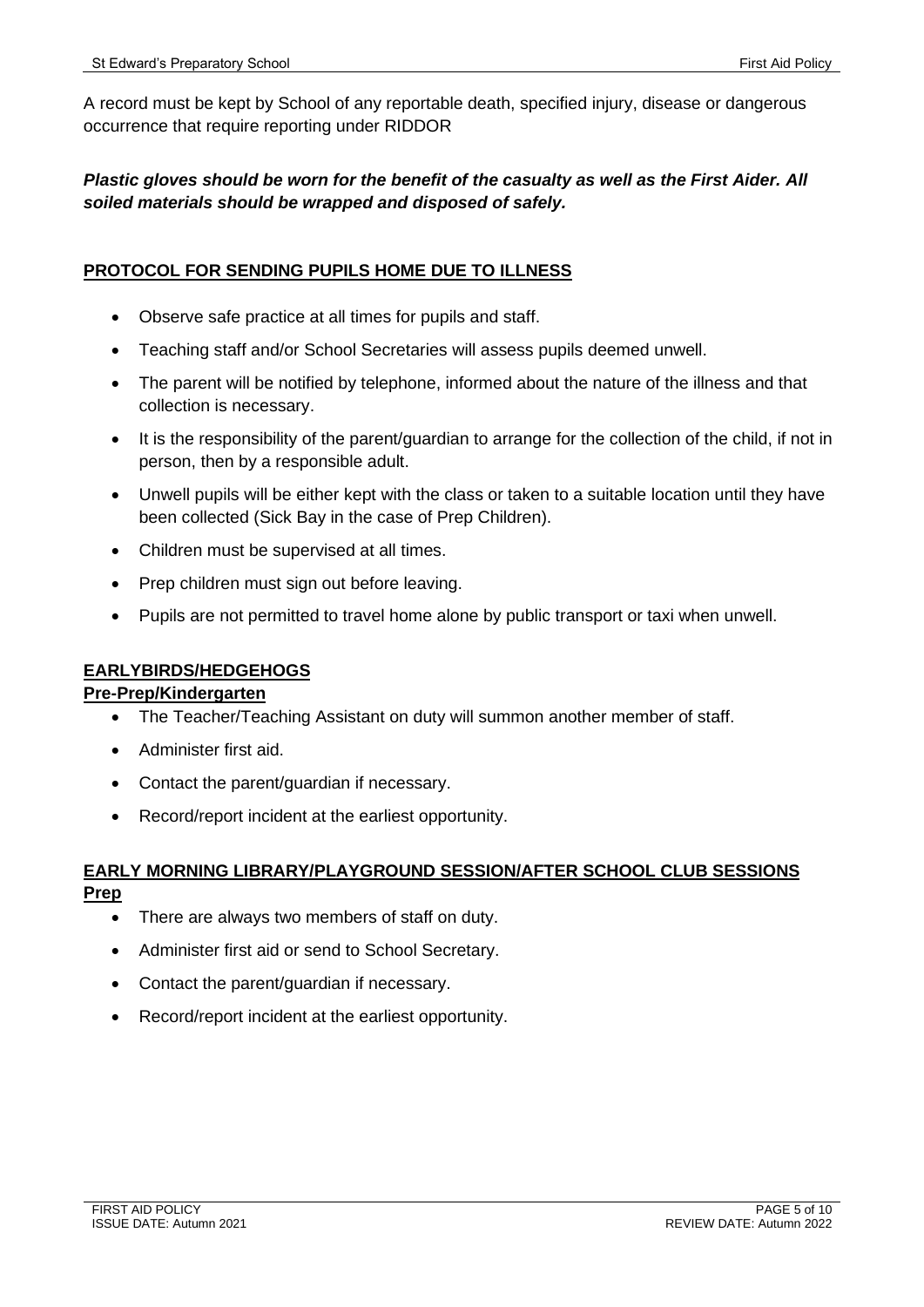#### **THE ISSUE OF MEDICATION**

#### **Prep**

School Secretary, Teaching Staff and Teaching Assistants may administer medication when supplied by a parent. The medication should be handed in to the School Secretary and kept at the office. The parent must complete a School Medication Permission Form (kept in the Main Office) or write a letter covering all the necessary medical information.

#### **Pre-Prep**

Teaching Staff and Teaching Assistants may administer medication when supplied by a parent. The parent must complete a School Medication Permission Form. In reception, these forms are located on the board outside the Reception classes. In Years One and Two they are located on the classroom boards.

#### **Kindergarten**

Staff may administer medication when supplied by a parent. The parent must complete a School Medication Permission Form located in the classrooms.

#### **PROCEDURE FOR ADMINISTERING MEDICINES**

- Parents are to sign and complete the form.
- All medication brought in by parents/guardian should be clearly marked with the child's name, the dosage, time to be administered and instructions of how to administer on the storage bag. This information must also be clearly written on the medication form.
- Medication must be appropriately stored e.g. penicillin to be kept in Staff room/office fridge.
- Inhalers will be kept in the child's classroom for easy access. Children in the Prep Department carry their inhaler and a second inhaler maybe kept in the Main Office.
- Other medication will be situated in a locked cabinet.
- Medication should be administered with two members of staff present (Administered to Prep children in the Sick Bay, Pre-Prep children in the Pre-Prep staff room and Kindergarten children in the child's classroom),
- Dosages administered are recorded in a medication book/forms in the staff room/classroom/office. Name, date, time, medication, quantity and signature should be completed.
- Children in Prep Department carry their Epi-pens with them at all times and a spare is kept in the Main Office. No other medication must be held by the children.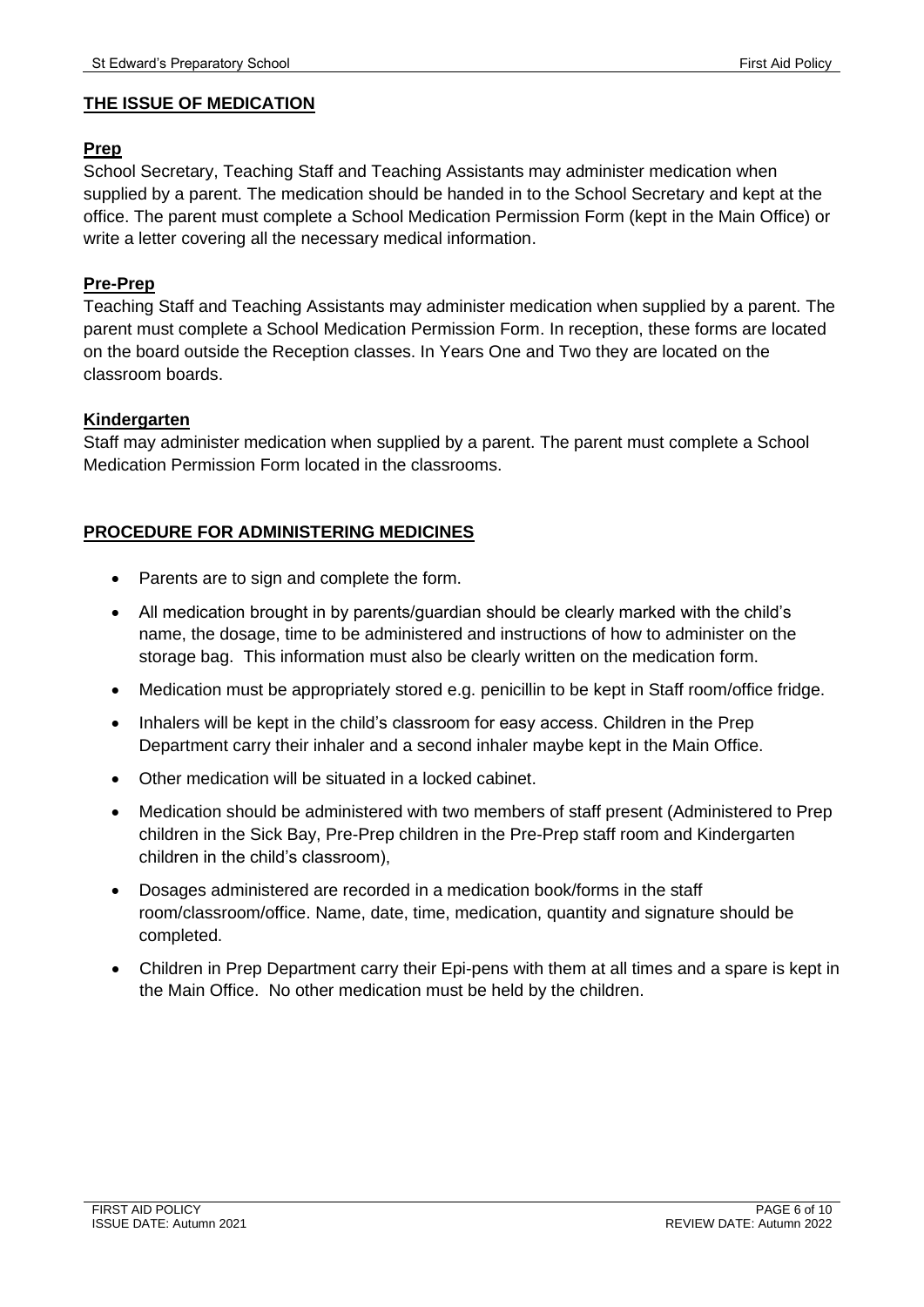#### **THE ISSUE OF PARACETAMOL (PREP CHILDREN ONLY)**

Dosage: Prep children will be given the stated dosage according to their age and with the consent of their parents (see data collection forms kept in main office).

Maximum Dose: The dose should not be repeated more frequently than every four hours.

- 1. The administration of Paracetamol will be the responsibility of the School Secretary and Assistant School Secretary in the first instance. In the absence of these members of staff, the responsibility for the administration of Paracetamol will be the appointed persons.
- 2. Paracetamol will be stored in a locked medicine cupboard in the Sick Room from where it will be issued. Access to the cupboard will be for the appointed persons only.
- 3. The School Secretary is responsible for the purchasing of Paracetamol.
- 4. The procedure for issuing Paracetamol is:
	- (a) Record the name of the pupil
	- (b) Age
	- (c) Check that the pupil is not taking or has not taken any medicine already
	- (d) Inform the pupil or parents that there should be a 4 hour interval before repeating the dose.
	- (e) Inform the parents if issued.

5. The following details will be recorded in the appropriate medication book kept in the Main Office:

- (a) Date
- (b) Time
- (c) Dose
- (d) Name of Pupil
- 6. The medication/record book will be initialled by the person administering the Paracetamol.

#### **SHORT TERM MEDICAL CONDITIONS**

Short-term conditions requiring medication are dealt with by liaising with the parents and completing the appropriate medical forms. If appropriate (for example, a broken limb), an individual risk assessment will be carried out by the Deputy Head and Class Teacher on the child and shared with relevant staff/other pupils.

#### **LONG TERM MEDICAL CONDITIONS**

Long-term medical conditions are dealt with on an individual basis. Health professionals are involved as appropriate. Reviews are ongoing and children are closely monitored. Risk assessments are carried out and shared on an individual basis.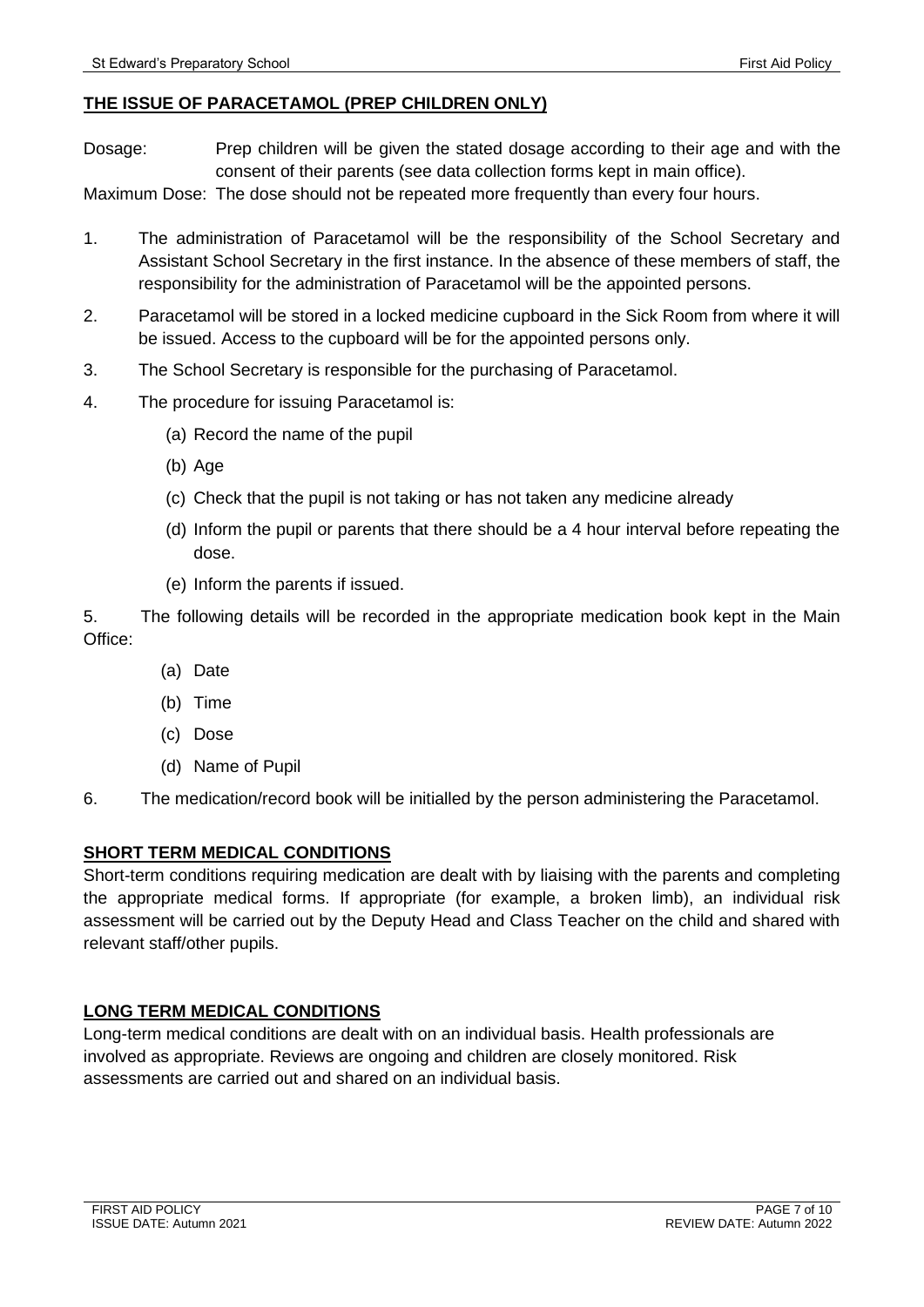#### **INFECTIOUS/CONTAGIOUS ILLNESSES**

- Parents must inform the school as soon as possible if a child has an infectious illness.
- Parents of children with infectious illnesses should follow the guidelines set by the Health Protection Agency (Poster located in the Main Office/Pre-Prep Staff Room/ Kindergarten Office).
- Children with impetigo, hand, foot and mouth or chicken pox should remain at home until the lesions/blisters are crusted or healed over (at least 48 hours).

#### **DIARRHOEA AND VOMITING ILLNESS**

No child should return to school for a minimum of **48 hours** from the last episode of diarrhoea or vomiting, as advised by the Health Protection Agency.

All staff should follow basic hygiene procedure when dealing with spillage of body fluids and to avoid infection e.g.

- Use disposable rubber gloves
- Hand washing facilities

#### **EPI-PEN USE**

Any child requiring an **Epi-pen** must store these in their classroom. All staff should be aware of their whereabouts. Prep children keep an Epi-pen on them and have a spare in the Main Office. Staff have **Epi-pen** training regularly by the Senior School Nurse, online version also available on the Dashboard.

#### **PARTICULAR MEDICAL CONDITIONS asthma, epilepsy, diabetes**

- All parents complete a medical condition form on entry which is updated as required (EYFS) or annually (School).
- Children with specific conditions are listed clearly by year group with medical conditions and allergies.
- If the child has an individual medical plan issued by the doctor, then School needs a copy of this and it is, together with the child's photo, clearly displayed in the relevant staff room/office.
- A Medical Booklet listing children with particular medical conditions and Allergies is created annually and updated accordingly. This is handed out to all staff.
- The list is also onThe Dashboard, posted in offices and the staffroom **and** circulated to all staff every new school year or when updated.
- Medical conditions must be highlighted on Risk Assessments for off site visits (see OSV Policy and OSV Packs)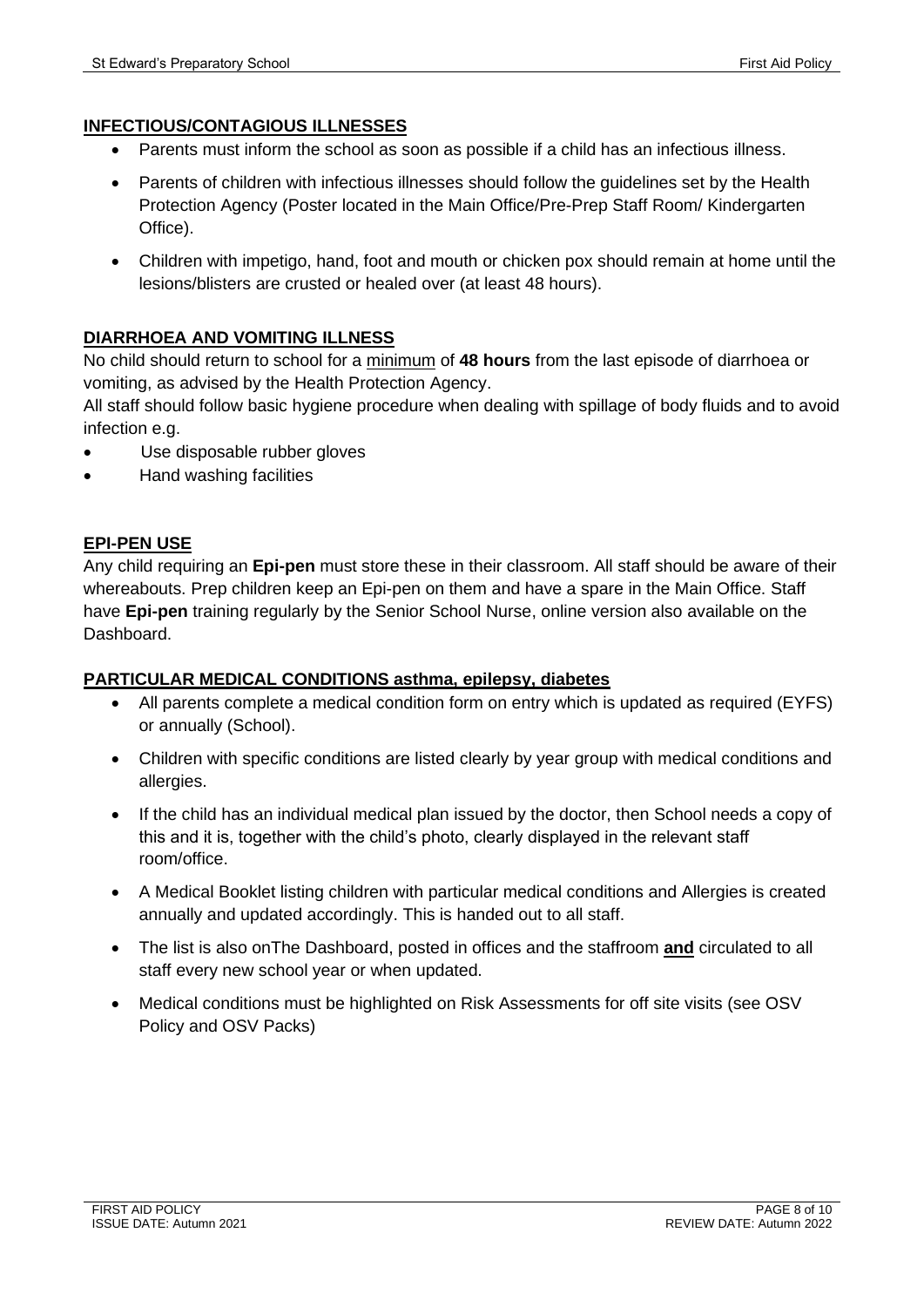#### **ASTHMA**

**Staff must-**

- Recognise that immediate access to the pupil's reliever inhaler is vital and accessible at all times.
- Appropriate support to fully participate in all physical activities.
- Recognise the need of children with asthma.
- Ensure that children with asthma participate fully in all aspects of school life.
- Reliever inhalers for the children are always taken to the dining hall.
- If staff take the children out of the building for walks, sports fixtures or school trips, reliever inhalers must always been on hand.
- Children with asthma are included on the medical list both in the dining hall and classrooms. Individual emergency treatment details are also clearly stated.
- Parents will be asked to ensure that their child's inhaler is clearly labelled, in date and in good working order.

Written parental consent must be given and recorded to enable practitioners' to administer reliever inhalers. This data must be recorded on the Pre-school Asthma card (EYFS) and/or Care Plan.

#### **In the event of an asthma attack**

- Ensure that the reliever inhaler is taken immediately. Whenever possible, allow medication to be taken where the attack occurred.
- Stay calm and reassure the child. Stay with the child until the attack has resolved.
- Help the child to breathe by encouraging them to breathe slowly and deeply as possible.
- The child's parents must be informed of the attack.

#### **Emergency Situation**

Call the ambulance urgently if:

- The reliever has no effect after 5-10 minutes.
- The child is either distressed or unable to talk.
- The child becomes exhausted.
- If you have any doubts or concerns about the child's condition.
- Continue to give the reliever medication every few minutes until help arrives.

#### **Guidance**

All staff must have a clear basic understanding about asthma and the use of inhalers. All staff are aware of the procedures to follow should a child have an asthma attack.